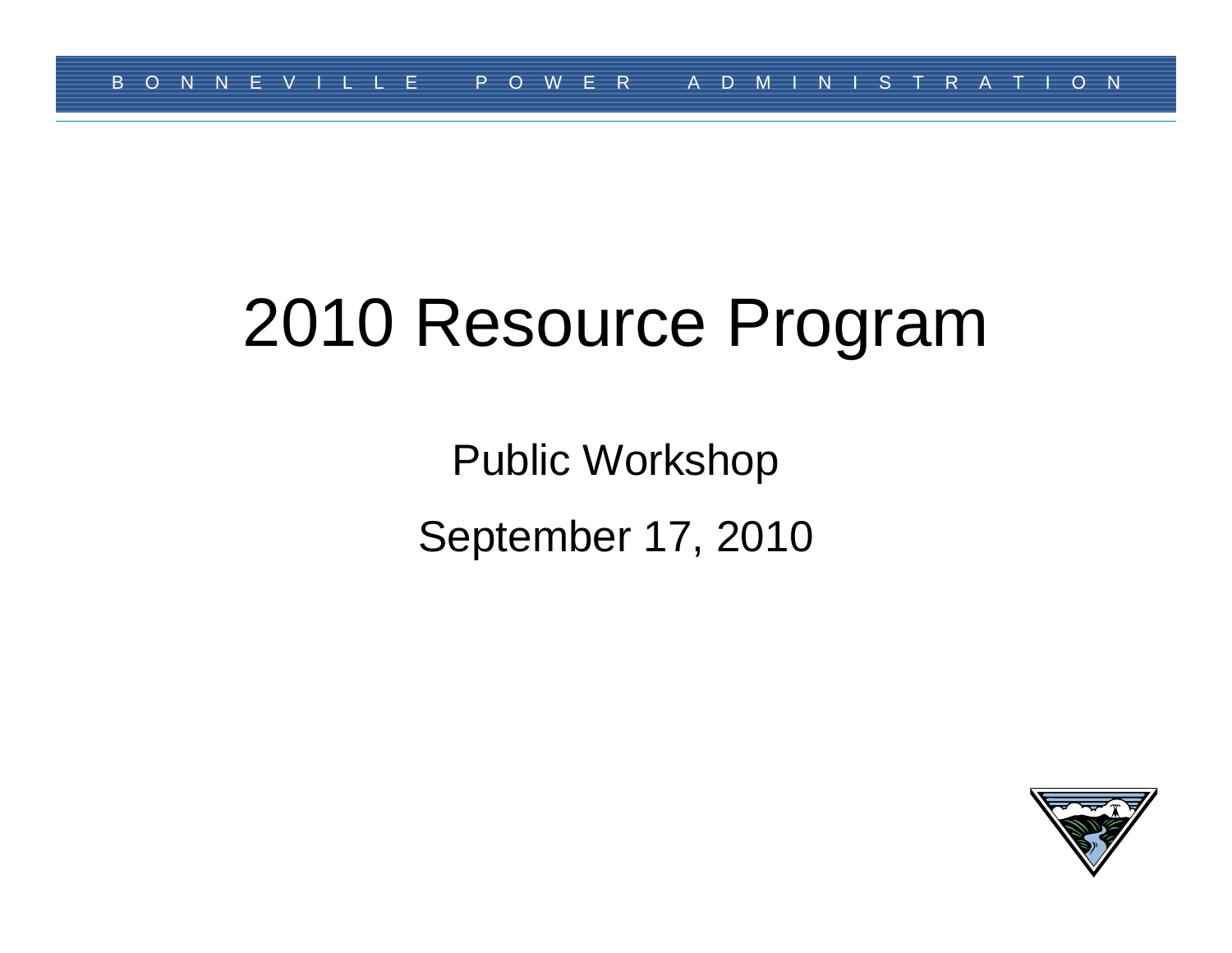### **Outline**

- $\blacksquare$ Background
- $\blacksquare$ **Summary**
- $\blacksquare$ Load Forecast
- $\blacksquare$ **Conservation**
- $\blacksquare$  Needs Assessment
	- –**Metrics**
	- Annual Energy
	- –Seasonal/Monthly HLH
	- –18-hour Capacity
	- –Balancing Reserves
- $\blacksquare$ Uncertainties
- $\blacksquare$ Resource Evaluation Results
- $\blacksquare$ Actions



September 17, 2010 Slide 2 Slide 2 Slide 2 Slide 2 Slide 2 Slide 2 Slide 2 Slide 2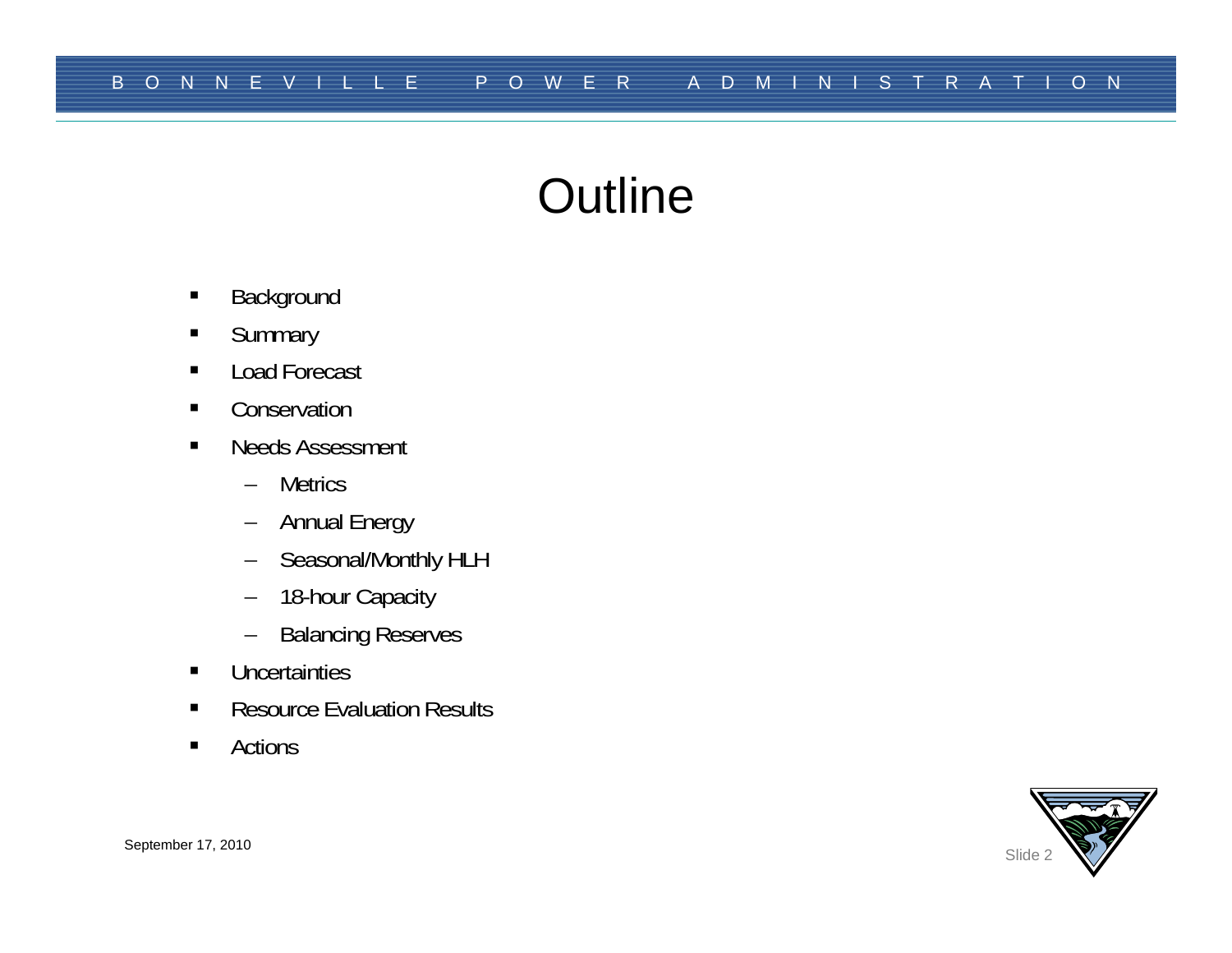# **Background**

- П BPA prepared the Resource Program to analyze potential resource needs to meet power supply obligations under Regional Dialogue contracts, which go into effect in fiscal year 2012.
- П The Resource Program examines BPA's potential power supply needs through 2019.
- $\blacksquare$  The Resource Program has been prepared considering the Sixth Power Plan of the Northwest Power and Conservation Council. Any eventual long-term major resource acquisitions also will be consistent with the Council's Sixth Power Plan.
- $\blacksquare$  BPA released the 2009 draft Resource Program for comment on September 30, 2009.
- $\blacksquare$ BPA released the final 2010 Resource Program on September 10, 2010.

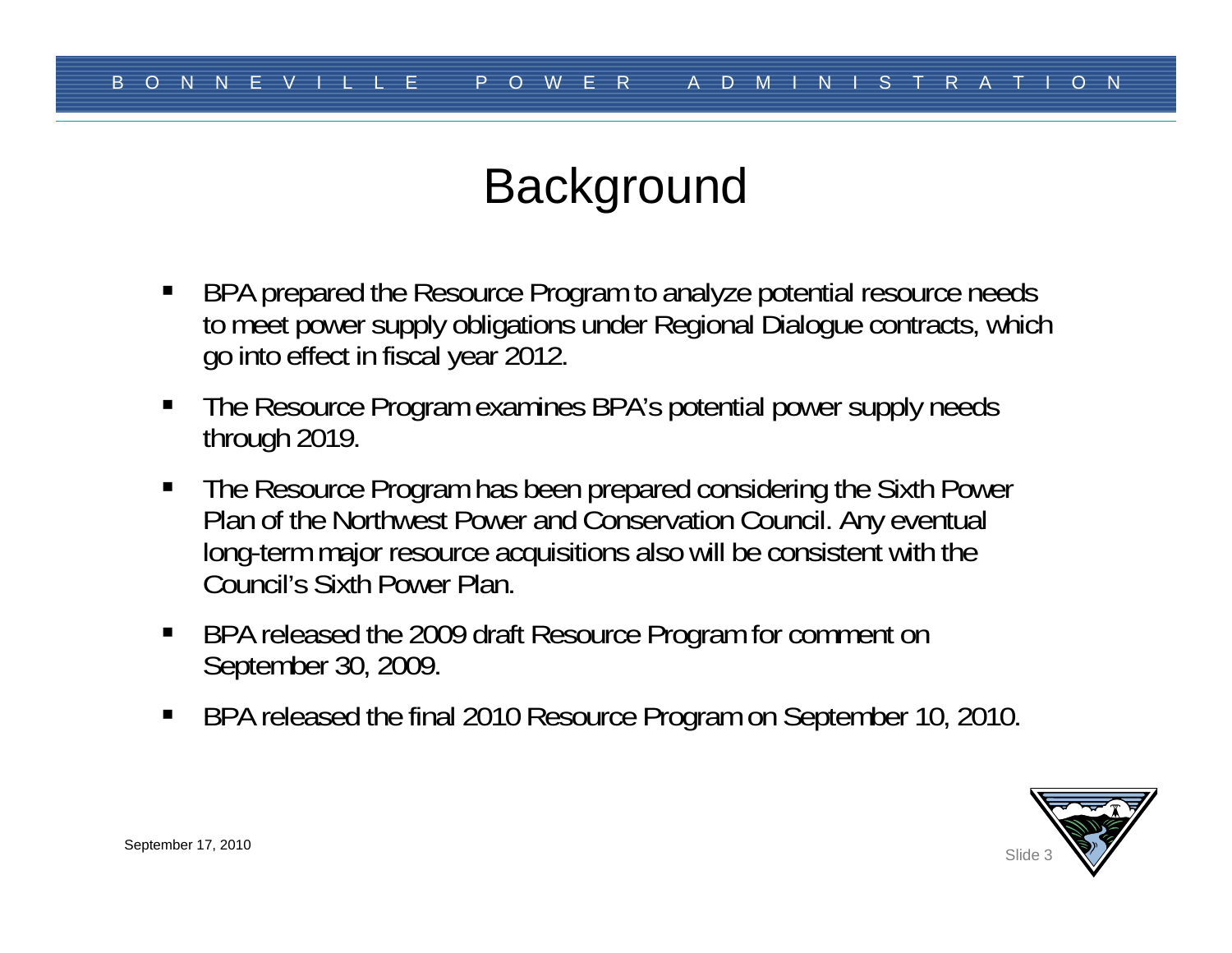### **Summary**

- $\blacksquare$  This Resource Program:
	- is a guide for BPA
	- provides information for customers about resources available to meet their needs for the near and long term
	- will help ensure that BPA resource choices are consistent with the Council's Power Plan
- $\blacksquare$  Recent events have diminished BPA's near-term resource need:
	- the current recession has lowered BPA's need for annual energy, and customers have elected to serve a substantial portion of their above-High Water Mark load from sources other than BPA.
	- new transmission operating procedures are expected to lower BPA's need for balancing reserves
- $\blacksquare$ Therefore BPA expects to satisfy most of its anticipated short-term supply needs first with conservation and then with mid- and short-term power purchases from the market
- $\blacksquare$  Any additional need for power in the longer term depends in large part on a number of uncertainties, including:
	- customer choices, including public customers' above-HWM load placement past 2014
	- service to the DSIs
	- timing and strength of long-term economic growth, which will impact load growth
	- fish requirements that impact hydro generation
	- success of conservation efforts

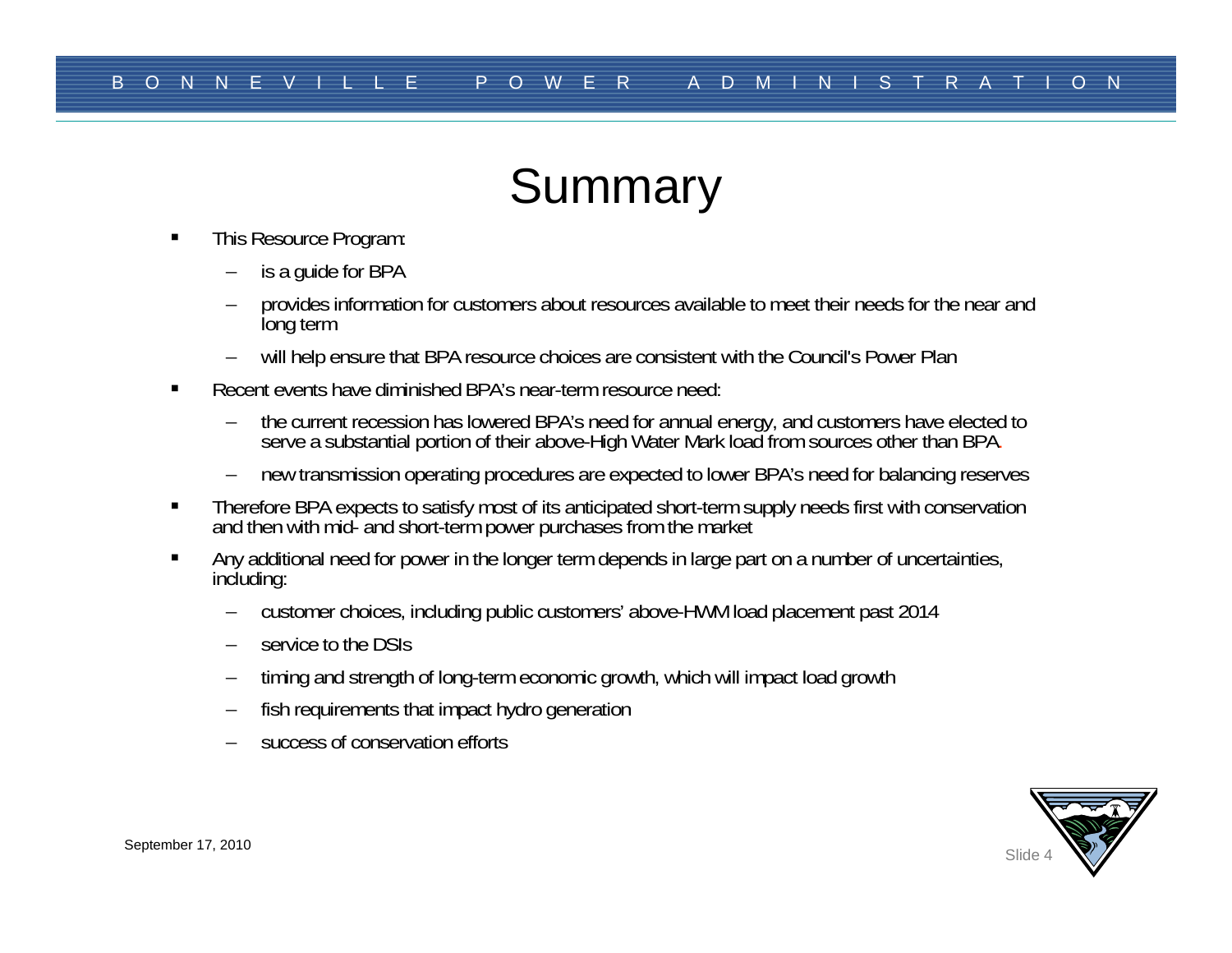#### Load Forecast and Scenarios

- $\blacksquare$ BPA created estimates for a base load forecast as well as high and low load scenarios
- $\blacksquare$  The scenarios were comprised of:
	- $\equiv$ Boom (High) scenario
	- Recovery and Modest Growth (Base) scenario
	- Prolonged Recession (Low) scenario

Differences from Base forecast for High and Low load scenarios:

| Scenario:                          | 2013   | 2019 |
|------------------------------------|--------|------|
| High scenario, load increase (aMW) | 200    | 550  |
| Low scenario, load decrease (aMW)  | $-350$ | -80  |

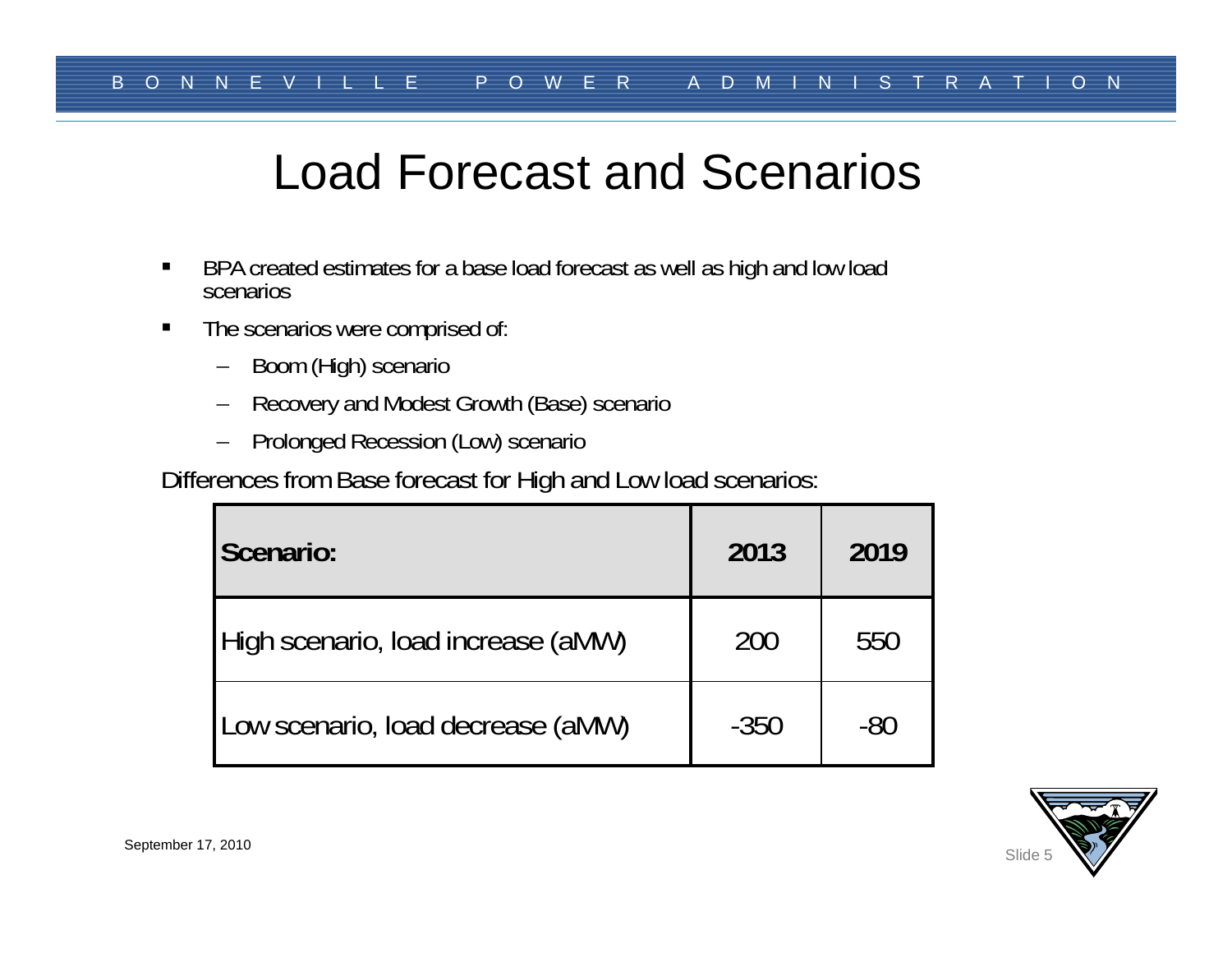#### Load Forecast





September 17, 2010 Slide 6 Slide 6 Slide 6 Slide 6 Slide 6 Slide 6 Slide 6 Slide 6 Slide 6 Slide 6 Slide 6 Slide 6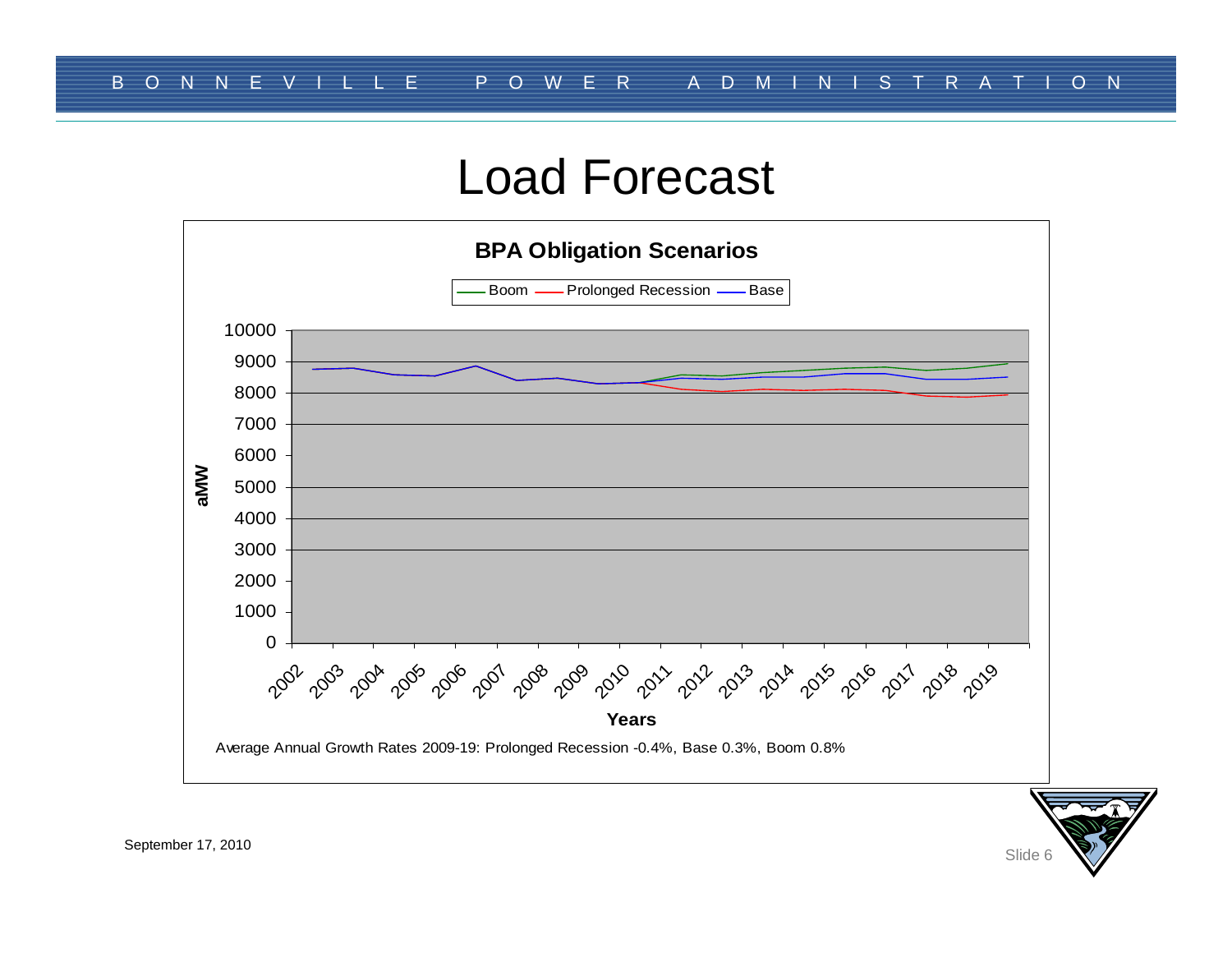### Conservation Assumptions and Range

| <b>Public Power's Share of Conservation</b>                                                     | 2013<br>(cumulative aMW) | 2019<br>(cumulative aMW) |
|-------------------------------------------------------------------------------------------------|--------------------------|--------------------------|
| l Total conservation to meet Sixth Power Plan<br>Targets (Embedded plus Additional)             | 386                      | 1,201                    |
| Range of uncertainty in total conservation                                                      | 354 to 451               | 1,101 to 1,401           |
| Conservation embedded in load forecast for Needs<br>Assessment (~55 aMW annually)               | 212                      | 530                      |
| Additional conservation to meet Sixth Power Plan<br>Targets                                     | 174                      | 671                      |
| Estimated impact of additional conservation on<br>BPA's load obligation (Rounded to nearest 50) | 50                       | 200                      |

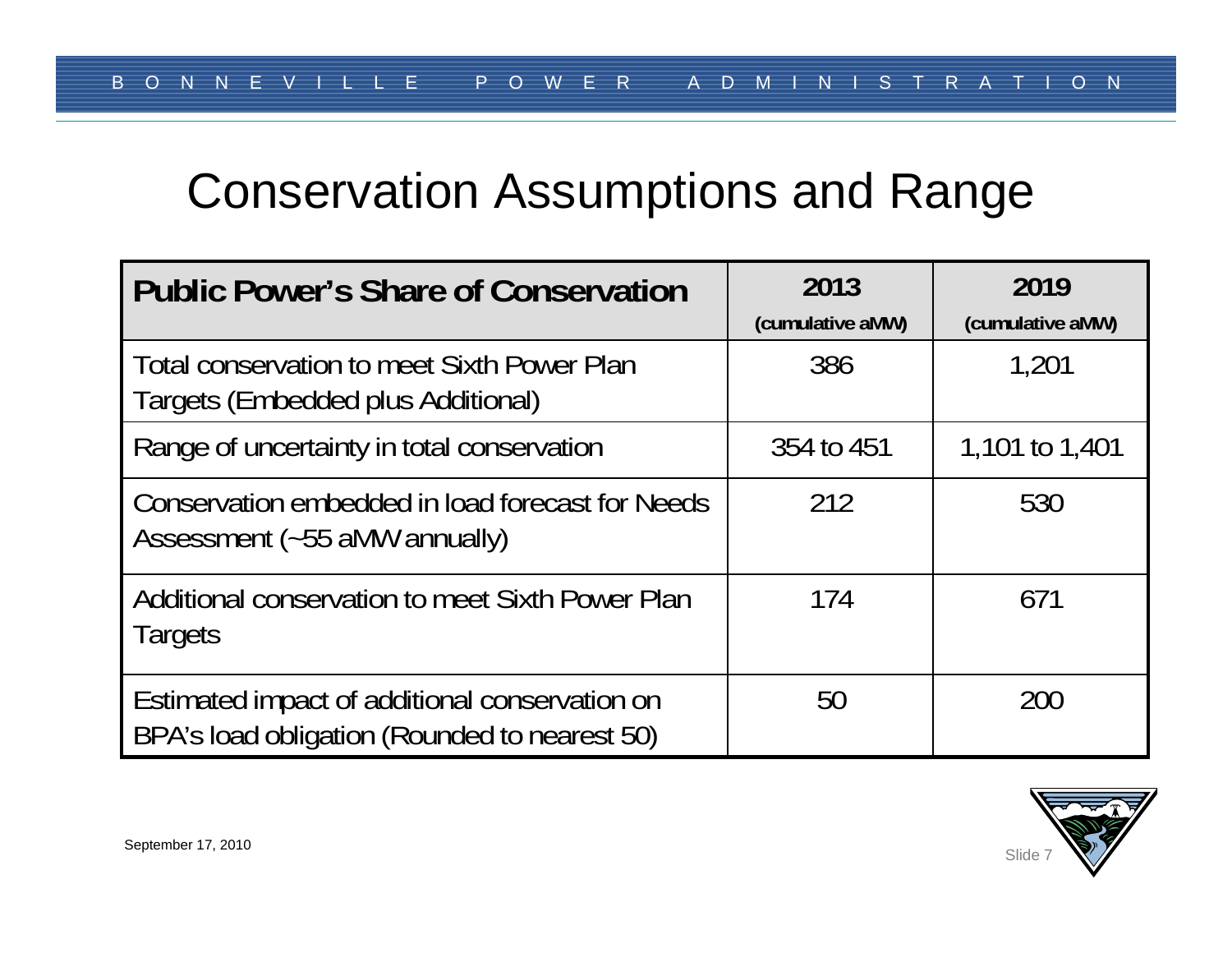# **Metrics**

- Annual Average Energy at Critical Water
- **Seasonal HLH Energy under low generation (typically** low water) at 5<sup>th</sup> percentile (P5 by season roughly equates to monthly HLH at P10)
- 18-Hour Capacity
- Flexibility/Dispatchability
	- Must be able to meet reserve requirement (to integrate expected wind)

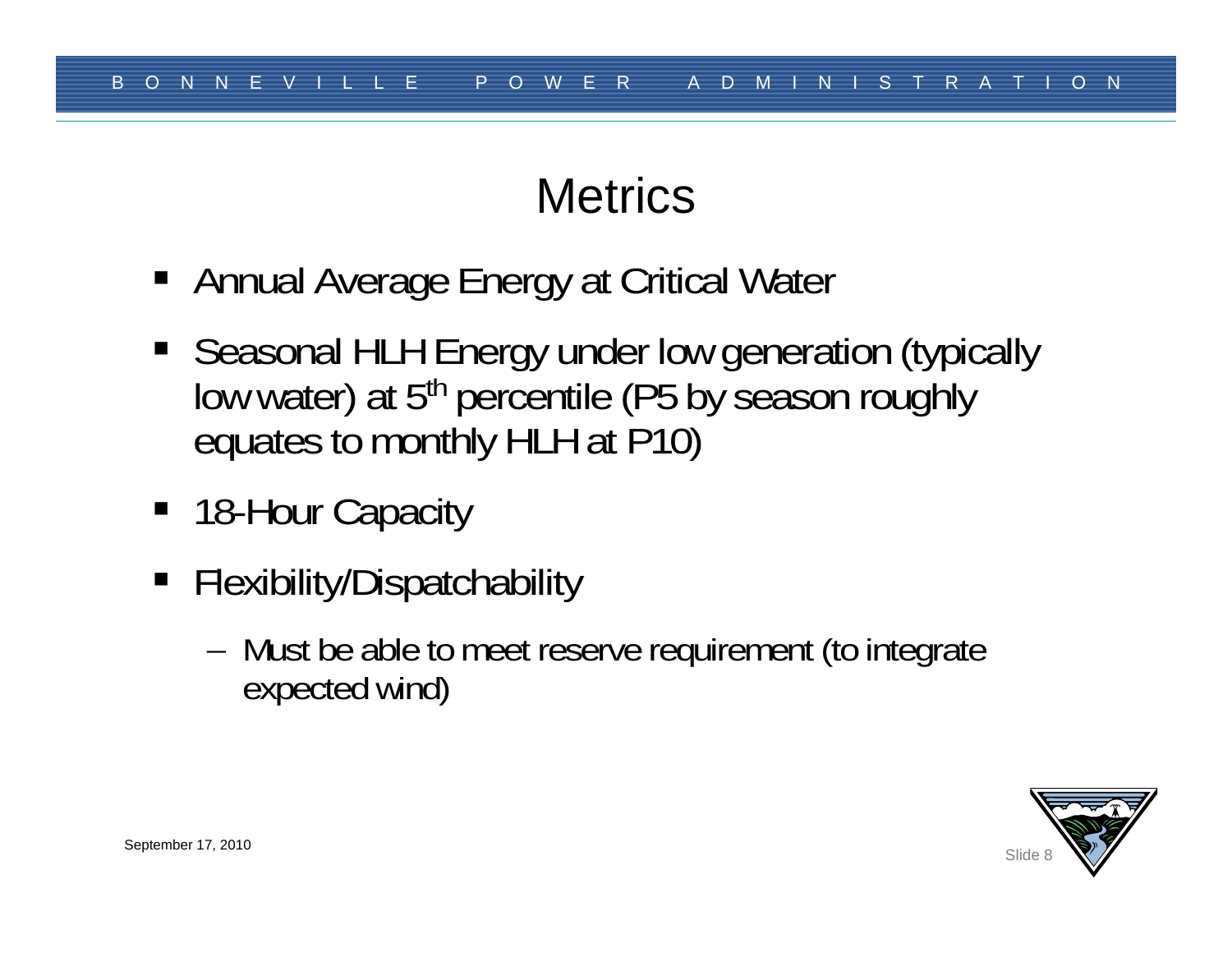### Annual Energy Results (Critical Water)

| <b>Deficit (aMW)</b>                                          | 2013   | 2019   |
|---------------------------------------------------------------|--------|--------|
| All currently contracted load<br>(including Alcoa until 2016) | $-350$ | $-400$ |
| All currently contracted load plus<br>additional conservation | $-300$ | $-200$ |

- $\blacksquare$  Does not include:
	- Additional DSI load (not yet contracted), service to new public agencies, additional service to DOE-Richland
	- –Load growth uncertainty
	- Uncertainty in conservation (~100 MW range in 2013, ~300 MW range in 2019)

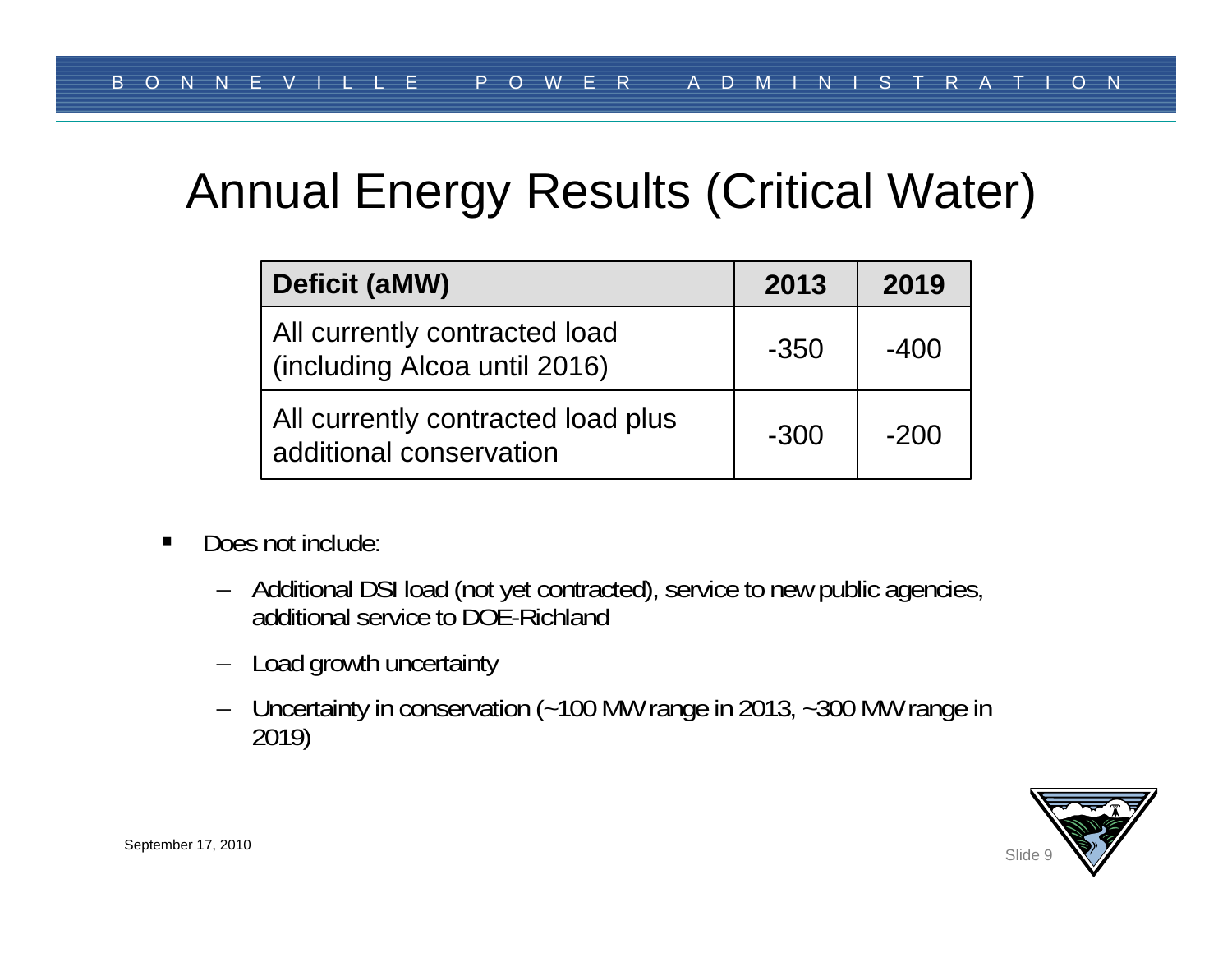### 2013 BPA Heavy Load Hour Need at 10<sup>th %</sup>



- $\blacksquare$  The red horizontal dashed lines at -1000 MW (winter) and -500 MW (summer) reflect the threshold for long-term (greater than 5-year) advance purchasing. Deficits less than this threshold may be met by mid- and short-term purchases.
- n Assumes Council's conservation targets will be met
- $\blacksquare$  Does not include:
	- Additional DSI load, service to new public agencies, additional service to DOE-Richland
	- Load growth uncertainty
	- Uncertainty in conservation
- September 17, 2010 Potential spill for all of August state in the september 17, 2010 Slide 10

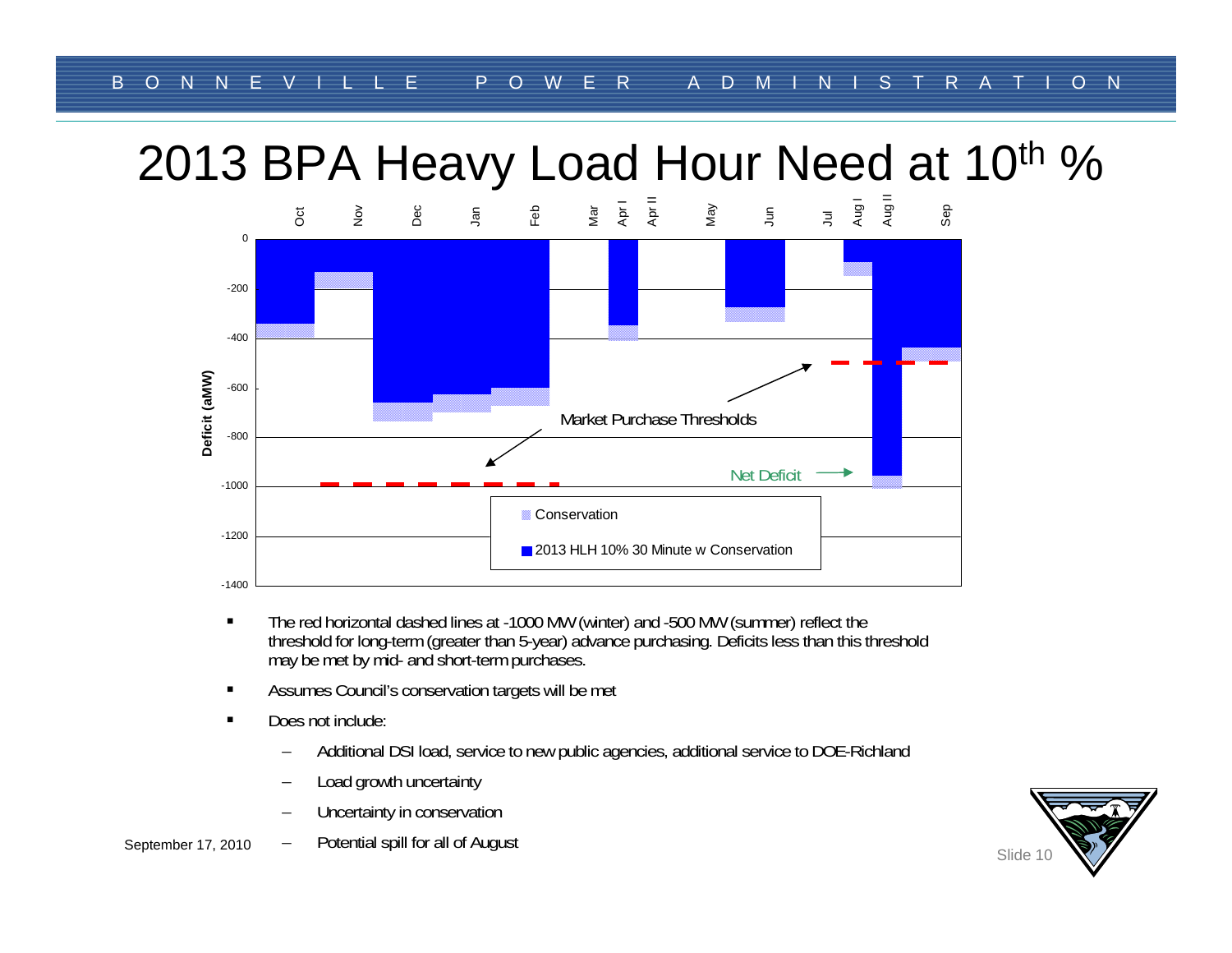### 2019 BPA Heavy Load Hour Need at 10<sup>th %</sup>



- $\blacksquare$  The red horizontal dashed lines at -1000 MW (winter) and -500 MW (summer) reflect the threshold for long-term (greater than 5-year) advance purchasing. Deficits less than this threshold may be met by mid- and short-term purchases.
- n Assumes Council's conservation targets will be met
- $\blacksquare$  Does not include:
	- Additional DSI load, service to new public agencies, additional service to DOE-Richland
	- Load growth uncertainty
	- Uncertainty in conservation
- September 17, 2010 Potential spill for all of August Slide 11

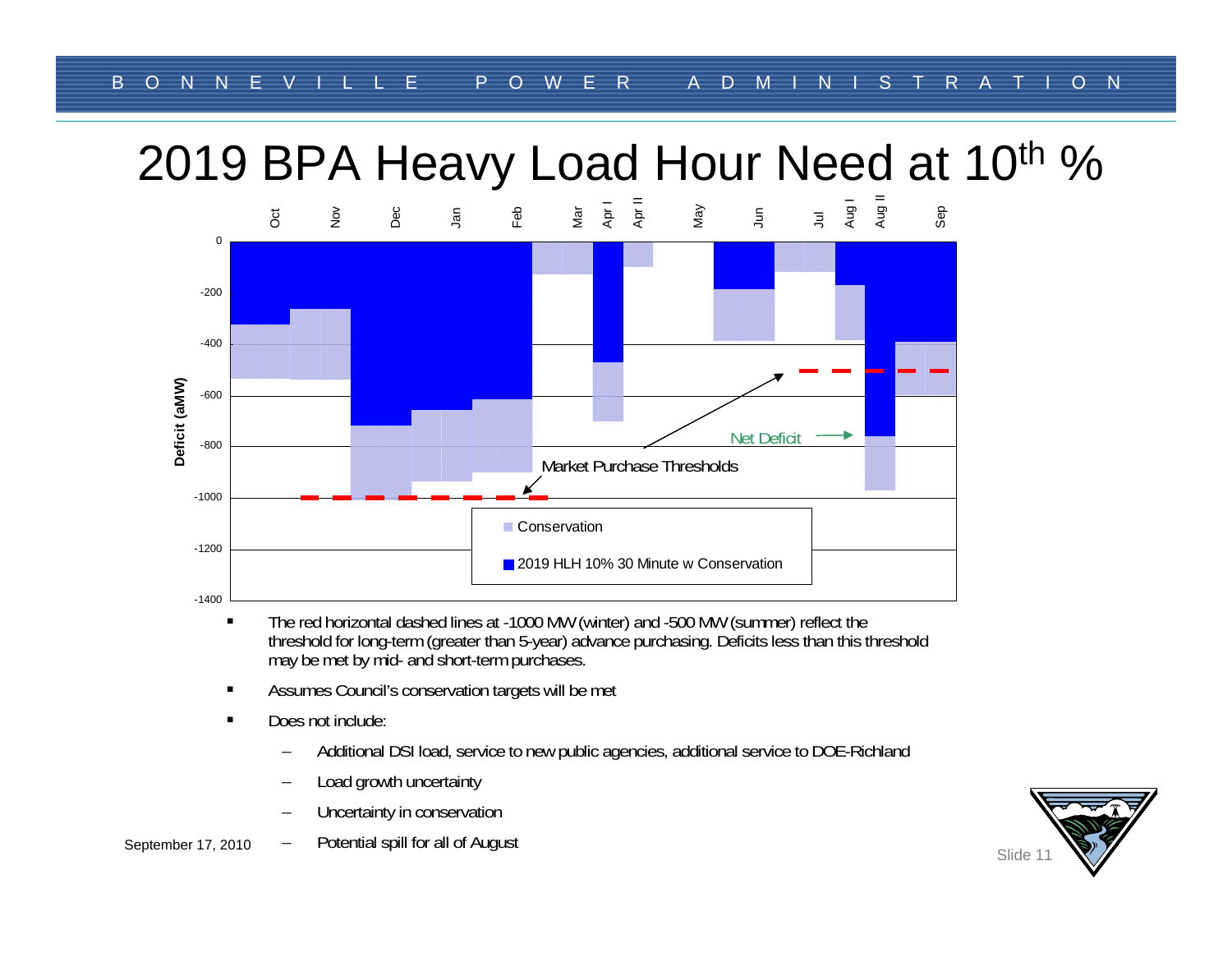### 18-hour Capacity - Extreme Weather Events

- **Extreme temperature event (1-in-10 year cold snap or** heat wave)  $\rightarrow$  High loads
- Median generation conditions (water, outages)
- 6 highest hours x 3 days (hours are not necessarily continuous: double peak in winter, single peak in summer)

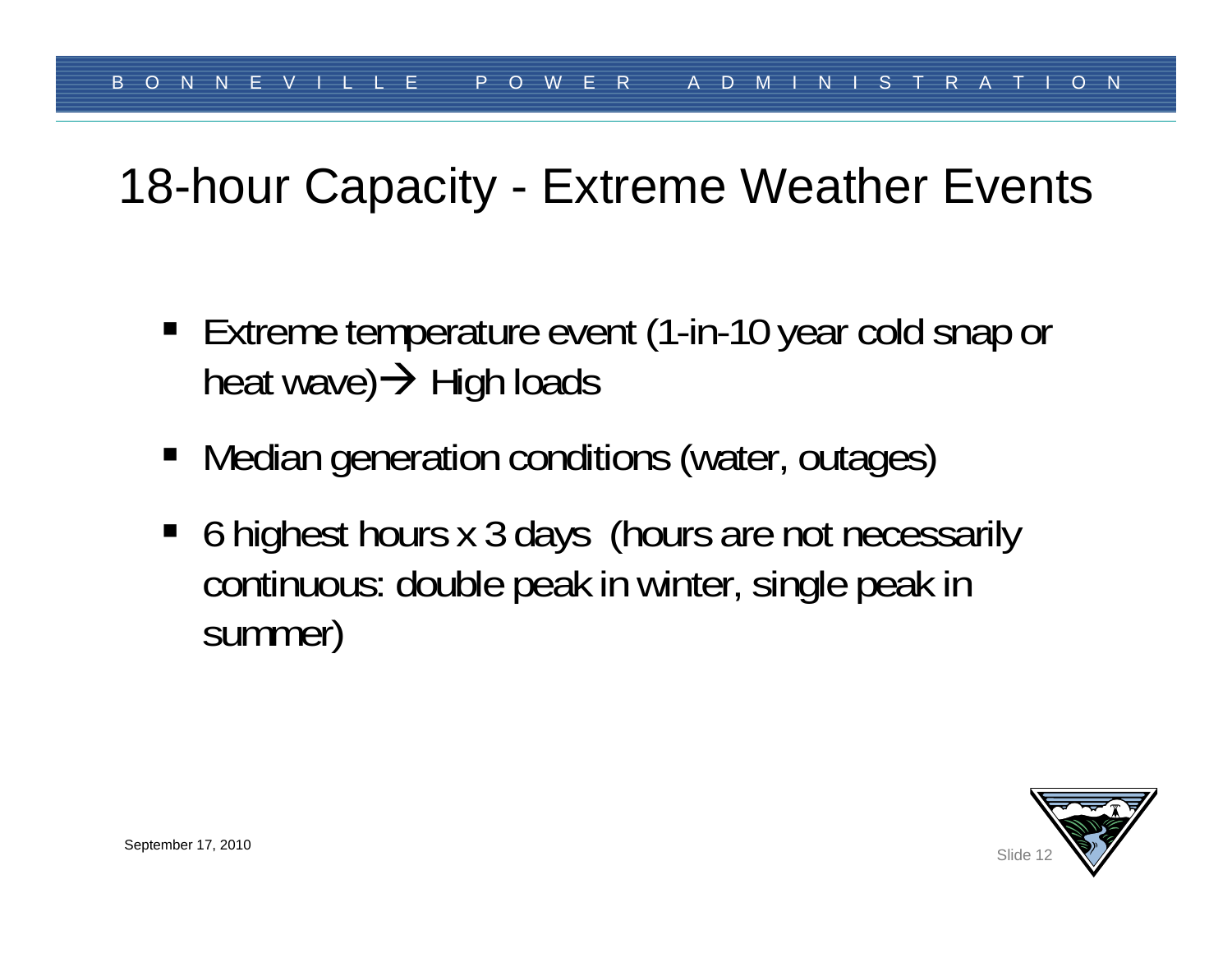### 18-Hour Capacity 2013

#### Winter Cold Snap

#### Summer Heat Wave



- $\blacksquare$ Does not include weather-responsive load uncertainty (up to 750 MW), load growth uncertainty, potential new load (additional DSI, new publics, expanded DOE-Richland), reserves above levels for 2014
- $\blacksquare$  Does not include additional conservation, additional purchases needed to fill monthly Heavy Load Hour deficits



September 17, 2010 Slide 13 Slide 13 Slide 13 Slide 13 Slide 13 Slide 13 Slide 13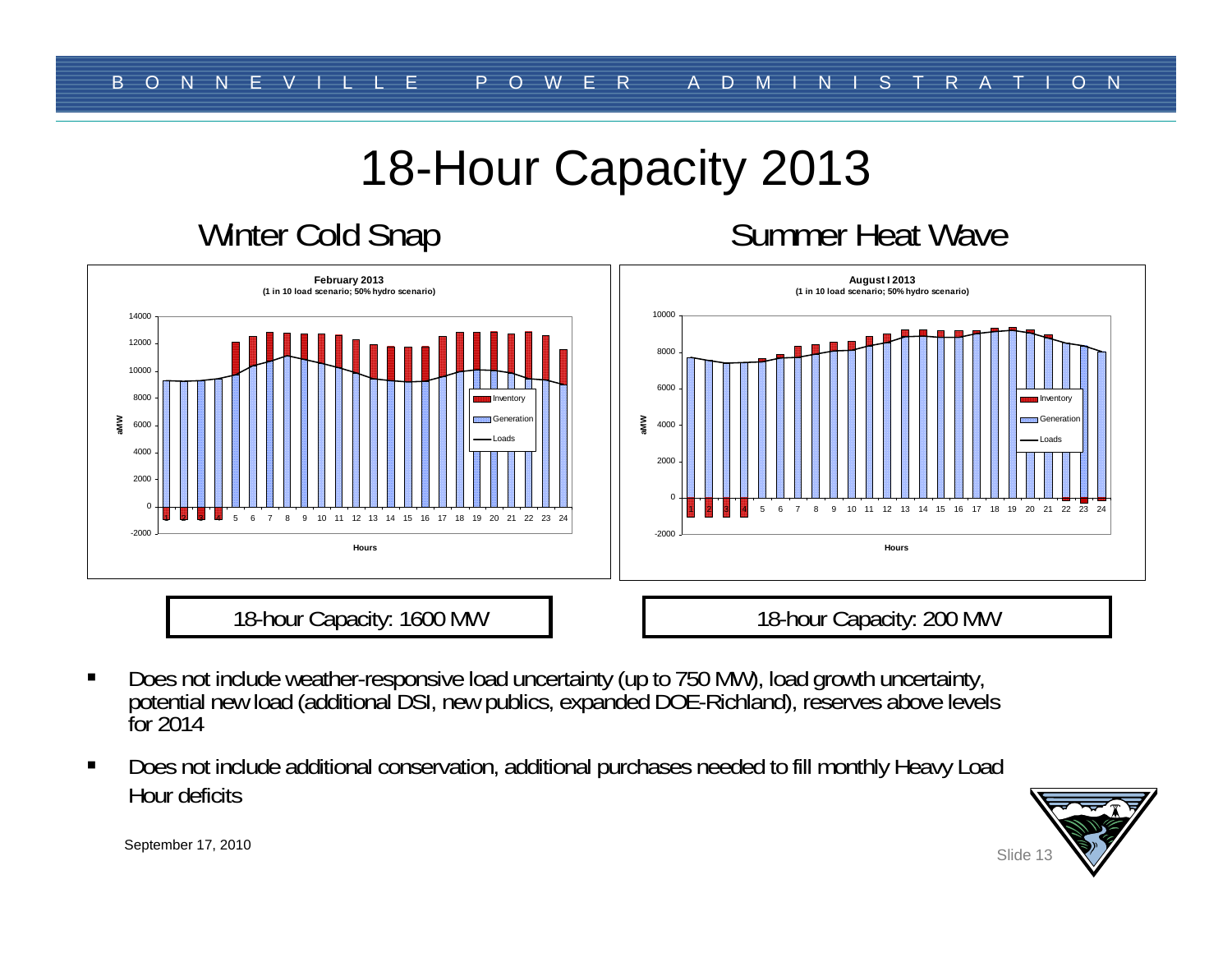### 18-Hour Capacity 2019



- $\blacksquare$ Does not include weather-responsive load uncertainty (up to 750 MW), load growth uncertainty, potential new load (additional DSI, new publics, expanded DOE-Richland)
- $\blacksquare$  Does not include additional conservation, additional purchases needed to fill monthly Heavy Load Hour deficits



September 17, 2010 Slide 14 and Slide 14 and Slide 14 and Slide 14 and Slide 14 and Slide 14 and Slide 14 and Slide 14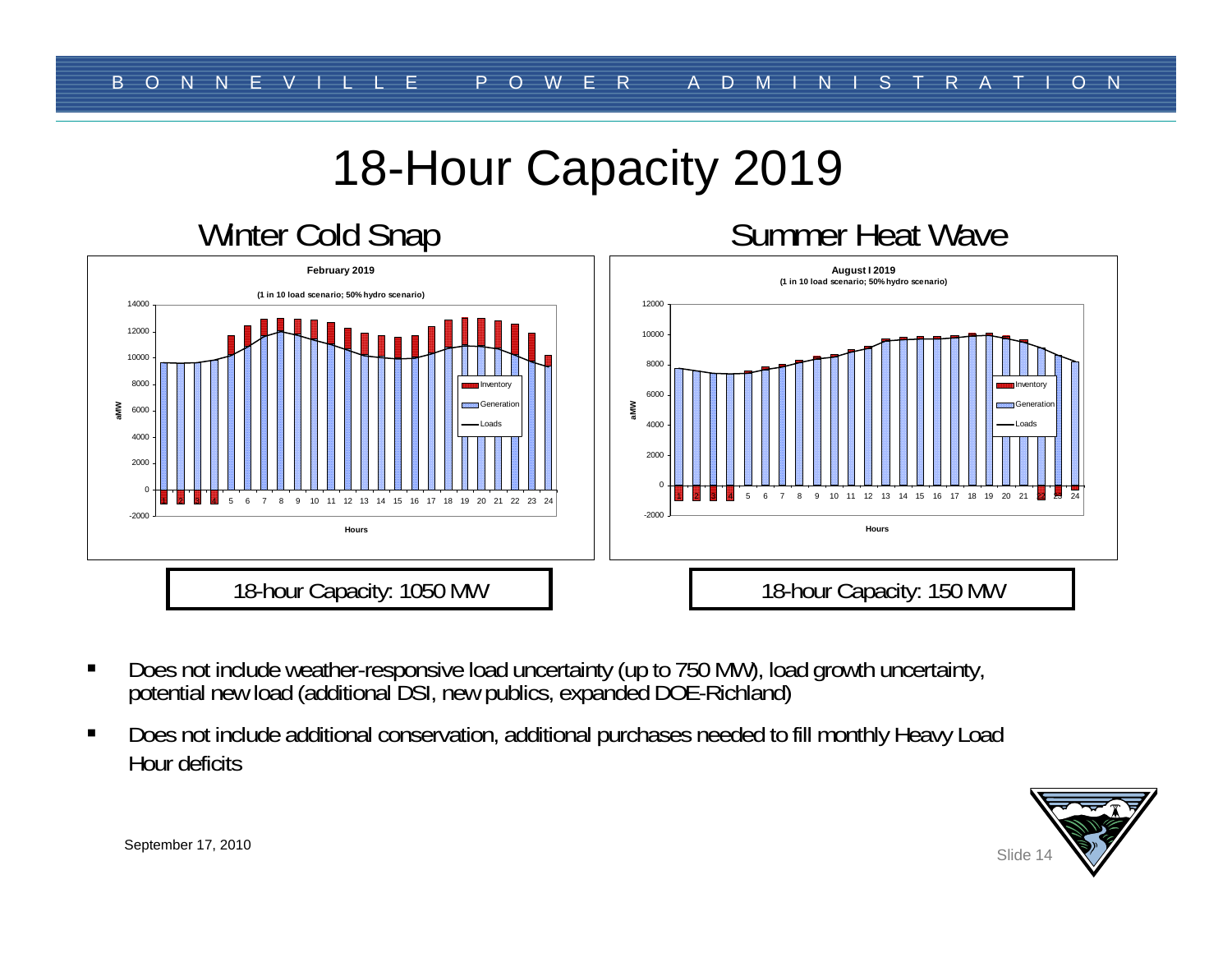### Balancing Reserves for Wind and Load

| <b>Model Inputs:</b><br><b>Reserve Requirements</b> | 2013                      | <b>End of 2014</b><br>(used for 2019) |  |
|-----------------------------------------------------|---------------------------|---------------------------------------|--|
| Wind Fleet Nameplate (MW)                           | 5022 increasing to 6122   | 7322                                  |  |
| INC (MW) modeled                                    | 1230 increasing to 1390   | 1564                                  |  |
| DEC (MW) modeled                                    | -1611 increasing to -1827 | $-2063$                               |  |

- Ш Uses 30-minute persistence accuracy wind forecasts
- Based on forecast of wind fleet size and required reserves completed in January 2010
- П Modeling assumes BPA and region will need to succeed in efforts to reduce level of reserves FCRPS must supply after 2014. (System not able to handle any more.)
- $\blacksquare$ Hydro models used for Needs Assessment are not well suited for assessing reserve need
- Low flows in April and high flows in June in 2010 have made it clear that events can stress the hydro system to the brink with the current wind fleet. Studies are ongoing to look closer at high and low flow scenarios with

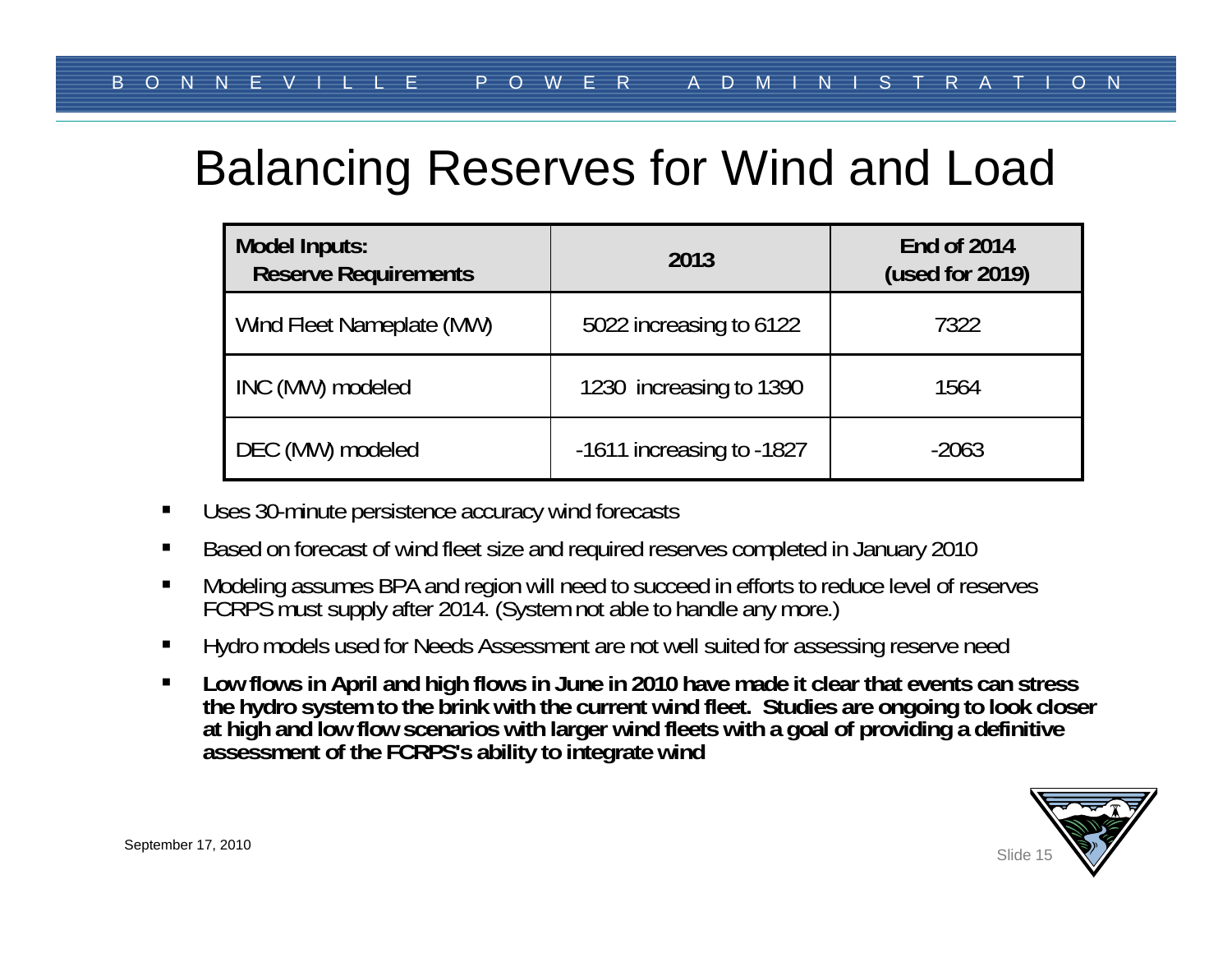### Uncertain Loads May Affect BPA Obligations

| <b>Potential Load</b>              | 2013  | 2019  |  |
|------------------------------------|-------|-------|--|
|                                    | (aMW) | (3MW) |  |
| <b>Additional DSI</b>              | 160   | 480   |  |
| <b>New Publics</b>                 | 38    | 200   |  |
| <b>DOE Richland</b>                | 5     | 70    |  |
| Total contractual load uncertainty | 203   | 750   |  |

Does not address:

- $\blacksquare$ Long-term economic growth and load growth
- $\blacksquare$ Conservation uncertainty
- $\blacksquare$ Uncertainty in Above-HWM elections after 2014

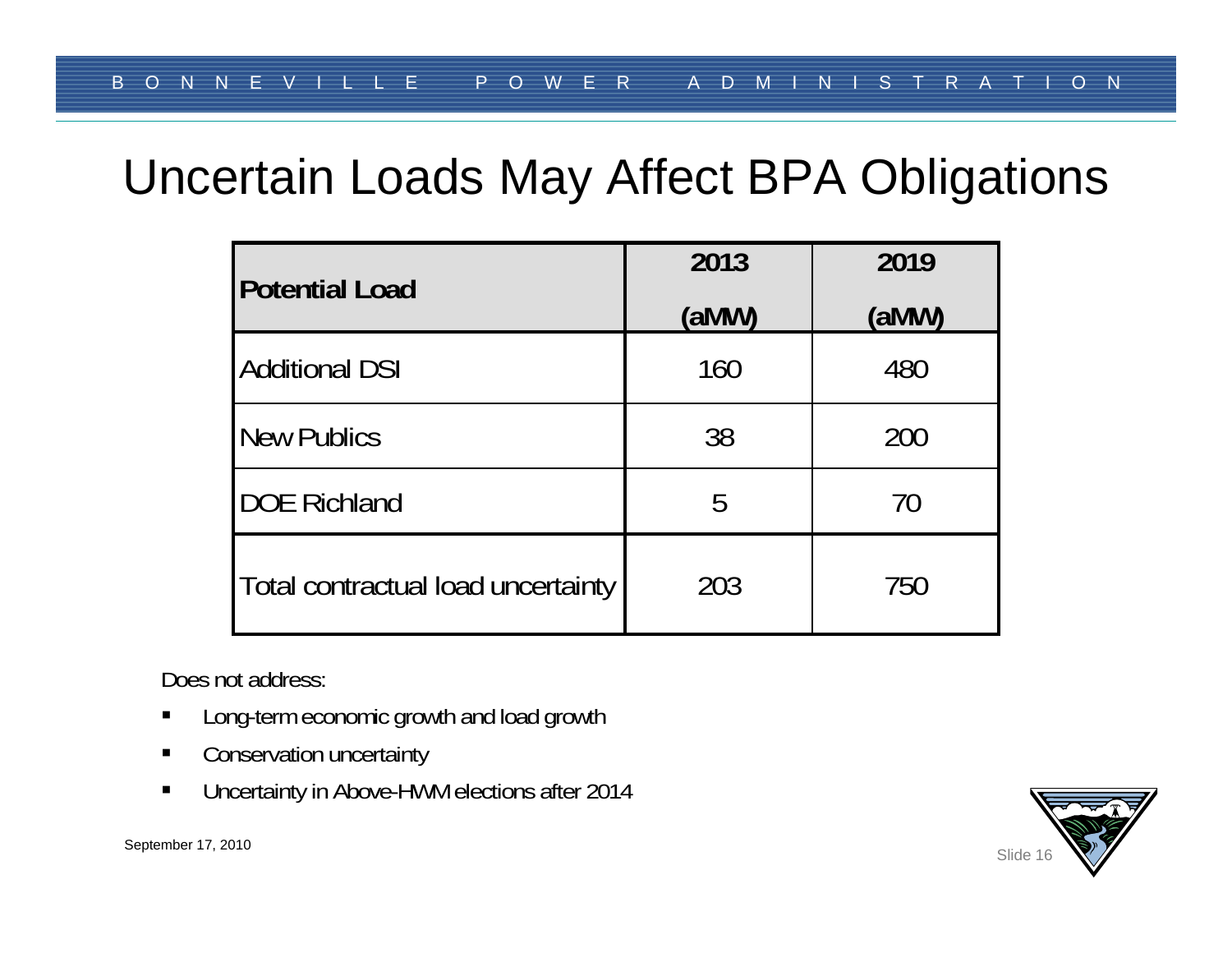### Additional Uncertainties

- Amount of growth of wind in BPA balancing authority area and BPA reserve obligation
- $\blacksquare$ Biological Opinion ruling
- Water conditions
- CGS performance
- Ξ Natural gas and electricity markets
- $\blacksquare$ Climate change (physical impacts and legislation)

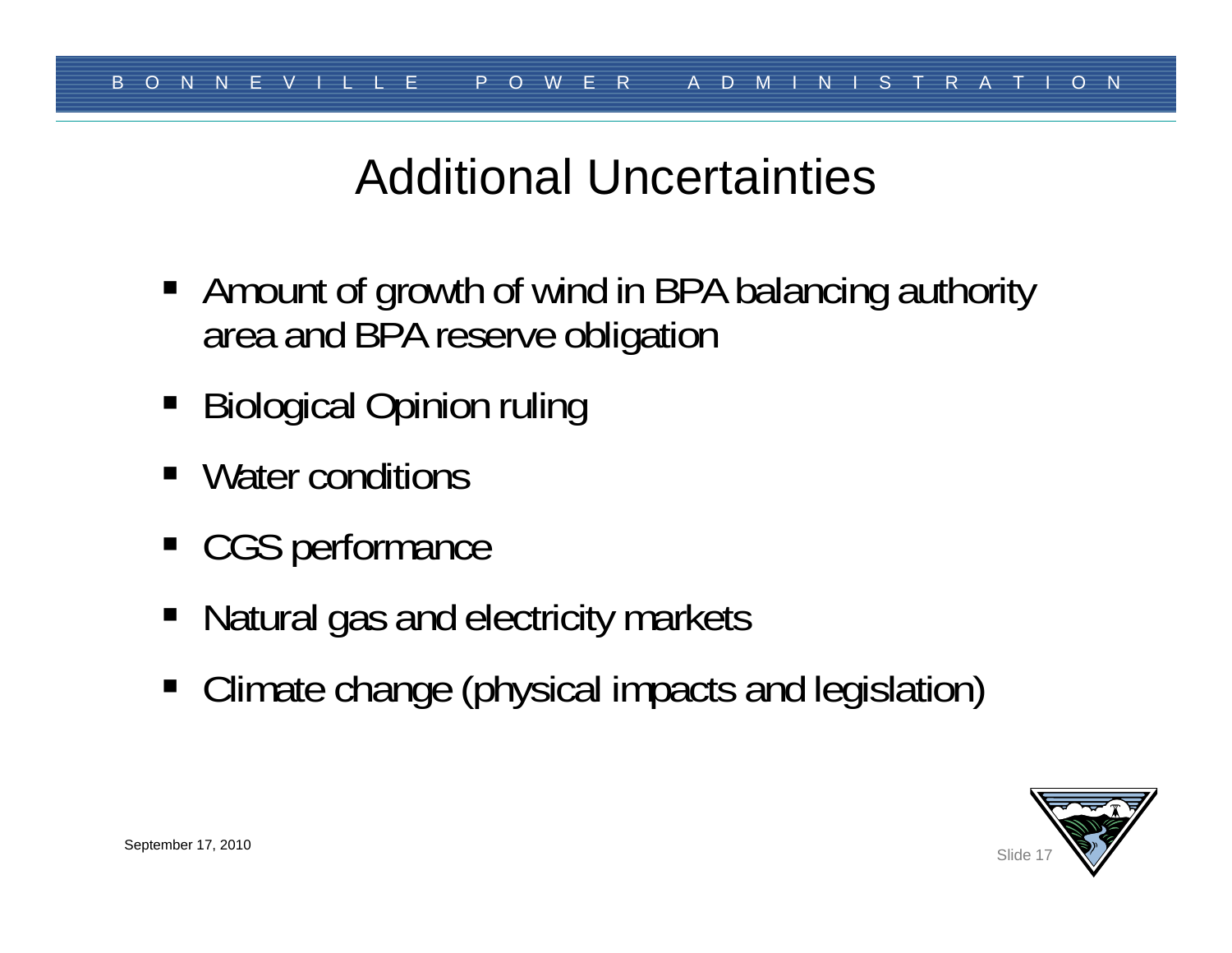#### Resource Needs Under Scenarios

|                               | <b>Forecast of Potential Deficits/Surplus 2013</b> |                                             |                            | <b>Forecast of Potential Deficits/Surplus 2019</b> |               |                                             |                            |
|-------------------------------|----------------------------------------------------|---------------------------------------------|----------------------------|----------------------------------------------------|---------------|---------------------------------------------|----------------------------|
|                               | <b>Boom</b>                                        | <b>Recovery and</b><br><b>Modest Growth</b> | <b>Prolonged Recession</b> |                                                    | <b>Boom</b>   | <b>Recovery and</b><br><b>Modest Growth</b> | <b>Prolonged Recession</b> |
| Annual Energy (aMW)           | $-550$                                             | $-350$                                      | $\mathbf{0}$               | Annual Energy (aMW)                                | $-950$        | $-400$                                      | $-300$                     |
| Winter HLH/All Hours          | $-900/-1200$                                       | $-700/-1000$                                | $-350/-650$                | Winter HLH/All Hours                               | $-1550/-1650$ | $-1000/-1100$                               | $-900/-1000$               |
| Summer HLH/All Hours          | $-1200/-1100$                                      | $-1000/-900$                                | $-650/-550$                | Summer HLH/All Hours                               | $-1550/-1300$ | $-1000/-750$                                | $-900/-650$                |
| Winter 18 hr Capacity<br>(MW) | 1400                                               | 1600                                        | 1950                       | Winter 18 hr Capacity<br>(MW)                      | 500           | 1050                                        | 1150                       |
| Summer 18-hr Capacity<br>(MW) |                                                    | 200                                         | 550                        | Summer 18-hr Capacity<br>(MW)                      | $-400$        | 150                                         | 250                        |

- $\blacksquare$  Does not include additional conservation
	- Conservation alone will not fill deficits
- $\blacksquare$  Does not include short- and mid-term market purchases
	- –Winter deficits in "Recovery and Modest Growth" could be filled largely by the market threshold purchases
	- – Summer deficits in "Recovery and Modest Growth" would not be filled by the market threshold purchases (or purchases plus conservation)

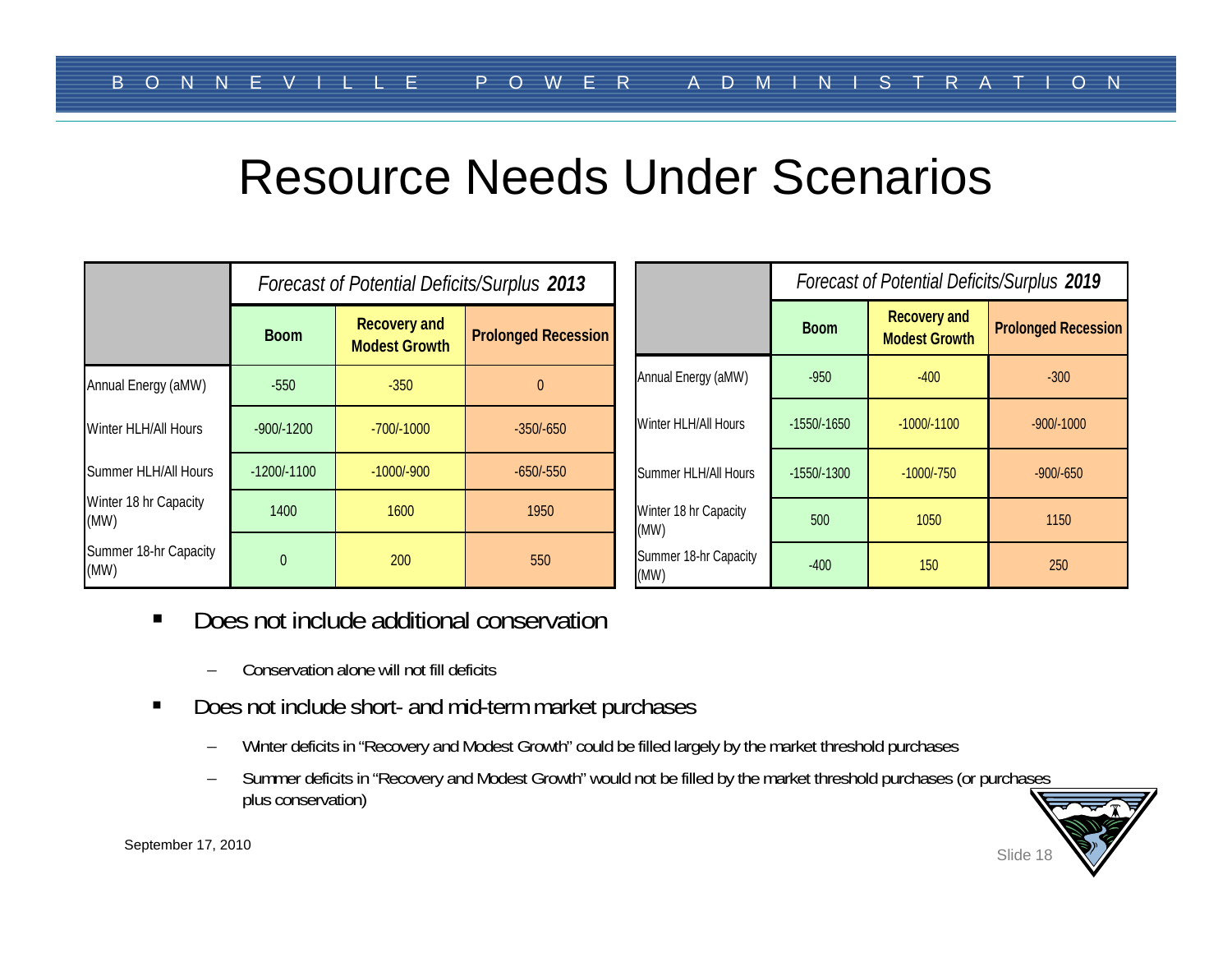### Needs Assessment Results

- $\blacksquare$ It appears that aggressive implementation of measures to meet public power's share of the conservation targets<br>in the Council's Sixth Power Plan together with mid- and short-term market purchases could address much of<br>BPA'
- $\blacksquare$  In 2019, deficits are slightly greater
	- continued conservation efforts will meet a considerable portion of BPA's projected needs
	- conservation will not be sufficient in all load scenarios
- $\blacksquare$  BPA expects to continue to rely on mid- and short-term market purchases
	- up to 500 megawatts of summer power supply
	- up to 1,000 megawatts of peak winter power supply
	- mid- and short-term market purchases further diminish remaining seasonal energy needs to be served by long-term resource acquisitions
- $\blacksquare$ BPA continues to assess the capability of the FCRTS and the FCRPS to provide the necessary flexibility to<br>produce required balancing reserves to meet all expected wind integration through 2019; however BPA could<br>need addit
	- Low flows in April and high flows in June 2010 have made it clear that events can stress the hydro system to the brink with the current wind fleet.
	- Studies are ongoing to look closer at high and low flow scenarios with larger wind fleets with a goal of providing a definitive assessment of the FCRPS's ability to integrate wind.

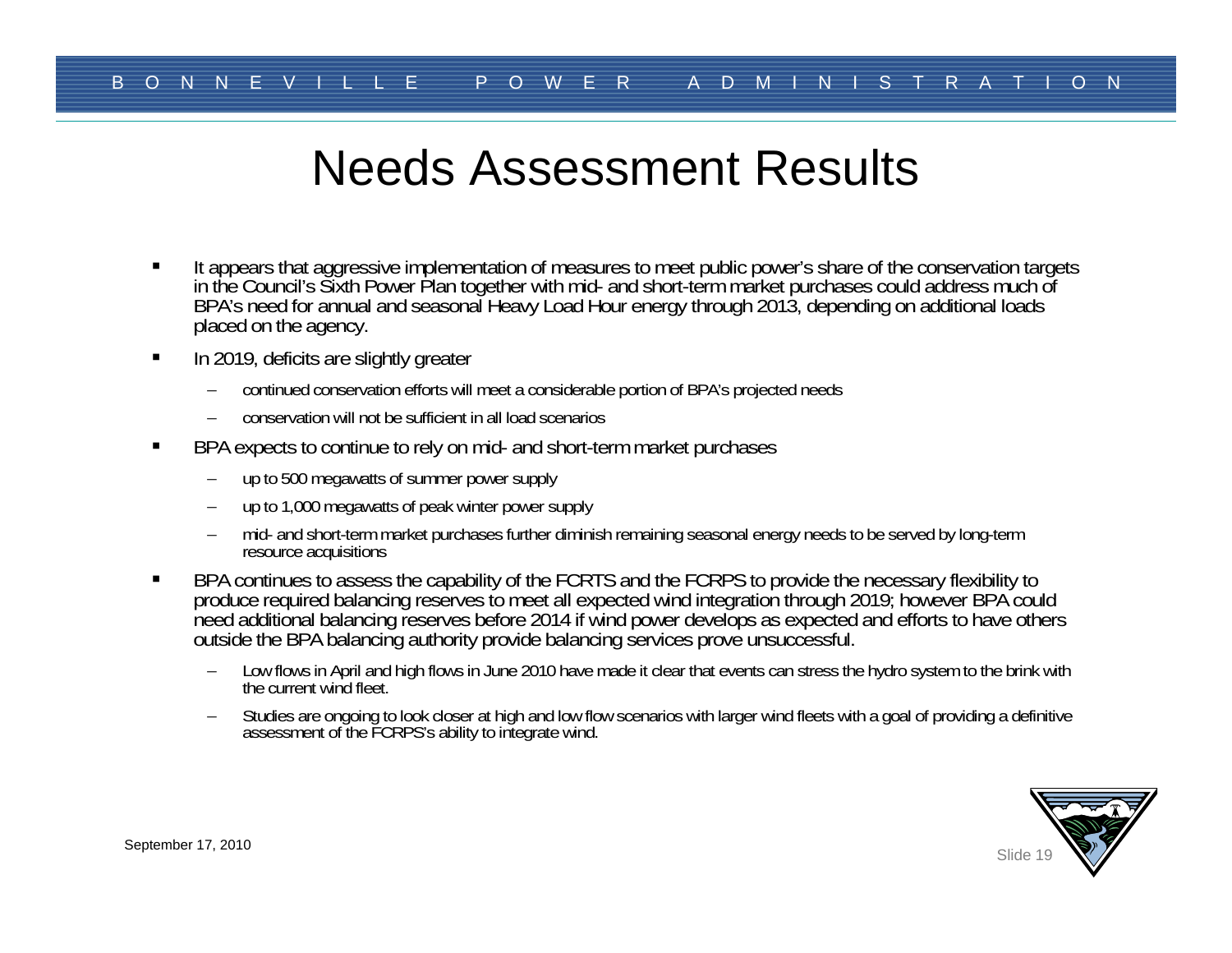#### Generating Resources to Address Needs

| <b>Candidate Resources</b>                                                                 |  |  |
|--------------------------------------------------------------------------------------------|--|--|
| Incremental federal and non-federal hydro system improvements<br>and new hydro development |  |  |
| • Small renewable generation                                                               |  |  |
| Cogeneration and waste heat                                                                |  |  |
| • Combined cycle combustion turbines                                                       |  |  |
| Simple-cycle combustion turbines and reciprocating engines                                 |  |  |
| Pumped storage                                                                             |  |  |
| Combined cycle combustion turbines                                                         |  |  |
| Simple-cycle combustion turbines and reciprocating engines                                 |  |  |
| Pumped storage                                                                             |  |  |
| Hydro improvements or new hydro development with storage/load<br>following capabilities    |  |  |
|                                                                                            |  |  |

#### • **Candidate generating resources are after all cost-effective conservation**

• Candidate generating resources are not listed in order of cost-effectiveness or preference

September 17, 2010 Slide 20 Slide 20 Slide 20 Slide 20 Slide 20 Slide 20 Slide 20 Slide 20 Slide 20 Slide 20 Slide 20